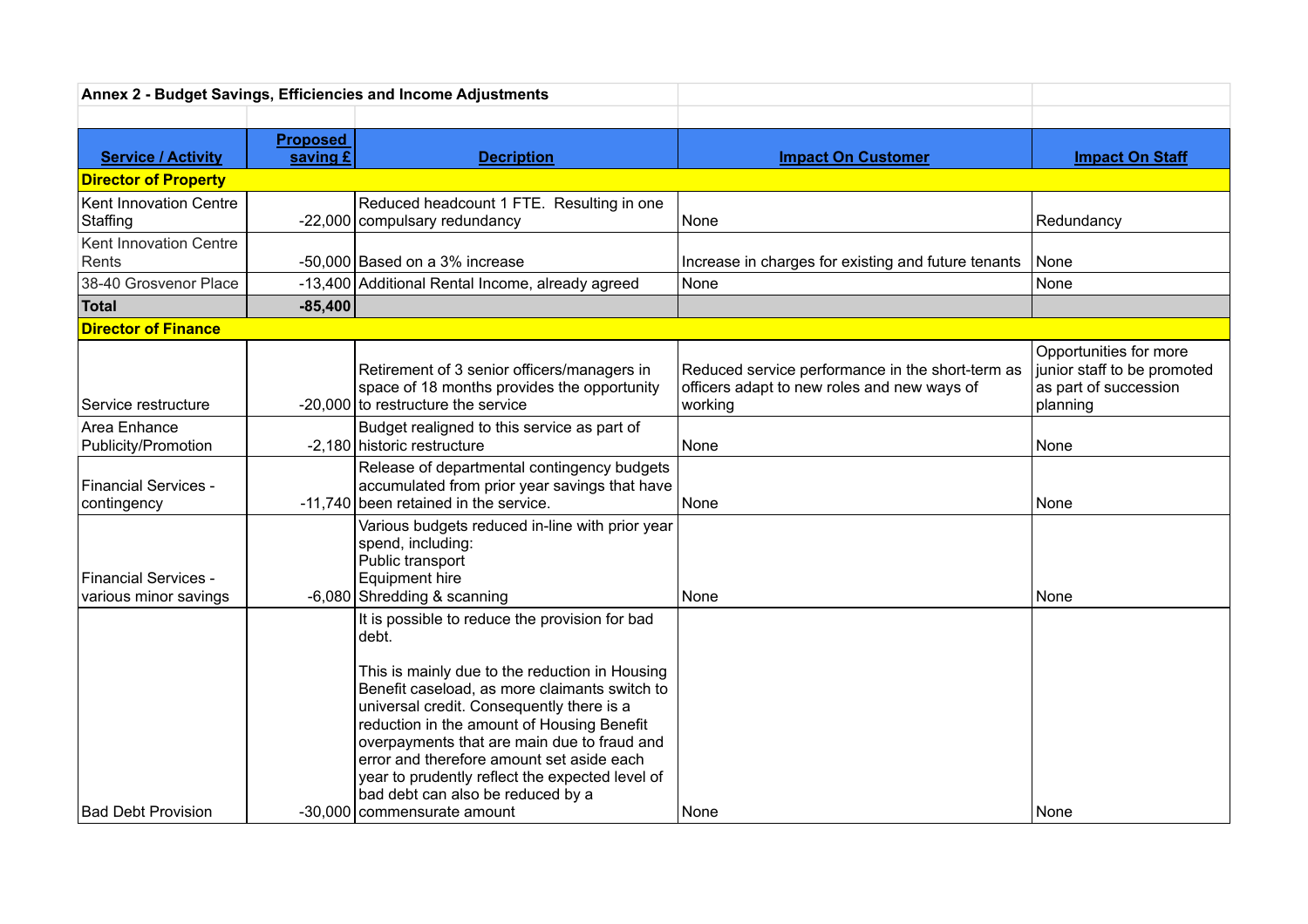|                                                                                        |            | Retending of our contract for insurance is<br>expected to lead to lower premiums. This is<br>due to the good work the council's insurance<br>officer & health and safety officer have                                                                                                                                                                                                    |                                                                                                                                                                                                                                                        |                                                                                                                                                                             |  |  |
|----------------------------------------------------------------------------------------|------------|------------------------------------------------------------------------------------------------------------------------------------------------------------------------------------------------------------------------------------------------------------------------------------------------------------------------------------------------------------------------------------------|--------------------------------------------------------------------------------------------------------------------------------------------------------------------------------------------------------------------------------------------------------|-----------------------------------------------------------------------------------------------------------------------------------------------------------------------------|--|--|
|                                                                                        |            | undertaken in partnership with service                                                                                                                                                                                                                                                                                                                                                   |                                                                                                                                                                                                                                                        |                                                                                                                                                                             |  |  |
| Insurance                                                                              | $-30,000$  | managers to reduce the council's risk profile                                                                                                                                                                                                                                                                                                                                            | None                                                                                                                                                                                                                                                   | None                                                                                                                                                                        |  |  |
| Total                                                                                  | $-100,000$ |                                                                                                                                                                                                                                                                                                                                                                                          |                                                                                                                                                                                                                                                        |                                                                                                                                                                             |  |  |
| <b>Director Of Communications</b>                                                      |            |                                                                                                                                                                                                                                                                                                                                                                                          |                                                                                                                                                                                                                                                        |                                                                                                                                                                             |  |  |
| Saving from web<br>support/hosting which<br>has now moved to<br>Digital Transformation |            | The responsibility for web hosting and support<br>now sits within Digital Transformation so this<br>activity will be funded from within an existing<br>Digital budget The entire cost of the hosting<br>was going to remain in the Comms budget to<br>be used to fund other communications activity<br>but a contribution will be offered up to help<br>$-5,000$ achieve the 10% target. | This will mean a reduction in the overall residual<br>comms budget - the residual comms budget now<br>only mainly covers existing annual commitments. It<br>means there is minimal funding to cover any<br>unplanned one/off activity in future years. | No direct impact on staff,<br>other than placing more<br>pressure on the team to<br>identify free solutions if<br>there is any unplanned<br>comms activity which<br>arises. |  |  |
| Saving from Civica W2<br>contract                                                      |            | -22,000 the Civica W2 contract                                                                                                                                                                                                                                                                                                                                                           | This will be the saving achieved by terminating This saving would have been used to put back into<br>funding other digital projects                                                                                                                    | No direct impact on staff                                                                                                                                                   |  |  |
| Saving from<br>uncommitted annual<br>revenue budget                                    |            | This is taken from the remaining amount<br>within the annual revenue budget which isn't<br>-17,000 already earmarked                                                                                                                                                                                                                                                                     | This had been identified as contingency to cover<br>any increases in annual software costs in future<br>years and to fund any further activity                                                                                                         | No direct impact on staff                                                                                                                                                   |  |  |
| <b>Total</b>                                                                           | $-44,000$  |                                                                                                                                                                                                                                                                                                                                                                                          |                                                                                                                                                                                                                                                        |                                                                                                                                                                             |  |  |
| <b>Director Of Housing and Planning</b>                                                |            |                                                                                                                                                                                                                                                                                                                                                                                          |                                                                                                                                                                                                                                                        |                                                                                                                                                                             |  |  |
| <b>Housing Strategy</b><br>Officer recharge 50% to<br><b>HRA</b>                       |            | Apportionment of 50% staffing cost to HRA to<br>-22,100 deal with retrofit work                                                                                                                                                                                                                                                                                                          | None                                                                                                                                                                                                                                                   | None                                                                                                                                                                        |  |  |
| Increase in Planning<br>Fee income                                                     |            | Increase in planning fee income budgets to<br>-75,000 bring in-line with forecast                                                                                                                                                                                                                                                                                                        | None                                                                                                                                                                                                                                                   | None                                                                                                                                                                        |  |  |
| Reduction in<br>Programme Managers<br>hours                                            |            | Manager requested to go part-time delete<br>$-23,870$ vacant element of post                                                                                                                                                                                                                                                                                                             | None, new post for HRA projects created in HRA                                                                                                                                                                                                         | None                                                                                                                                                                        |  |  |
| <b>Revision of homeless</b><br>posts structure                                         |            | -790 Not required                                                                                                                                                                                                                                                                                                                                                                        | Increased capacity for casework, by redesigning<br>roles.                                                                                                                                                                                              | None                                                                                                                                                                        |  |  |
| Increase recharge of<br>Director of Housing and<br>Planning to 50%                     |            | Increase recharge to HRA as a result of<br>additional workload of TLS service coming<br>-11,240 back in house                                                                                                                                                                                                                                                                            | None                                                                                                                                                                                                                                                   | None                                                                                                                                                                        |  |  |
| Total                                                                                  | $-133,000$ |                                                                                                                                                                                                                                                                                                                                                                                          |                                                                                                                                                                                                                                                        |                                                                                                                                                                             |  |  |
| <b>Director of Law and Democracy</b>                                                   |            |                                                                                                                                                                                                                                                                                                                                                                                          |                                                                                                                                                                                                                                                        |                                                                                                                                                                             |  |  |